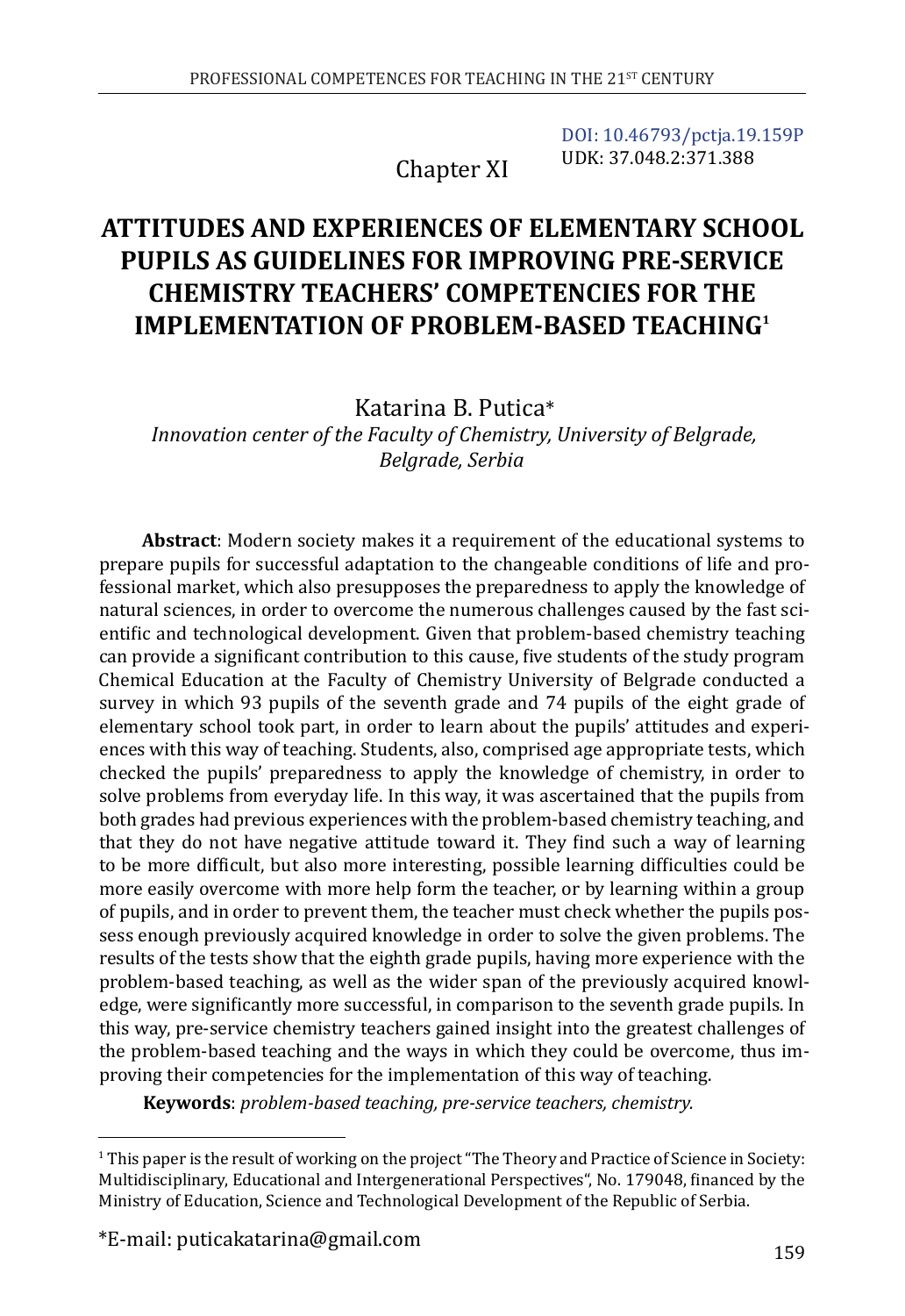## **Introduction**

Life in the  $21^{st}$  century is shaped by fast scientific and technological development. New discoveries occur on daily basis and they quickly find their way into our homes and workplaces. Although these innovations have many benefits, incorporating them into our surroundings often causes great changes in our work and life routine. Given that the adaptation to such changes can be quite challenging, it is important for educational systems to ensure that pupils are enabled to apply the knowledge of natural sciences in all instances in which they have to overcome obstacles caused by the rapid scientific and technological progress (AAAS 1993; Elkind 2004; EURYDICE 2011; OECD 2009). However, the results of a questionnaire concerning the frequency of various pupils' activities during chemistry lessons, which was filled in by Serbian teachers within the framework of a TIMSS (Trends in International Mathematics and Science Study) survey, showed that pupils are rarely in a position to acquire new knowledge through solving problems from everyday life (Trivić et al. 2011). At the same time, the results of PISA (Programme for International Student Assessment) tests showed that most pupils in Serbia, having completed their elementary school education, are not able to apply the knowledge of natural sciences in solving real-life problems (Baucal, Pavlović Babić 2010, 2013). Considering these results, and the fact that the existing framework of professional competences envisaged by *The Standards of Competencies for the Teaching Profession and the Professional Development of Teachers* (ZUOV 2011) emphasizes the role of the teacher in the development of the key competences that enable pupils to live and work in the 21st century, it is clear that, within the study programs for the education of pre-service chemistry teachers, special attention must be paid to the development and advancement of their competencies for problem-based chemistry teaching.

## *Problem-based teaching*

Within the framework of problem-based teaching, one proceeds from a problem-type situation for which there is no direct solution in the previously taught subject material. Instead, the pupils are expected to find the solution through their own efforts, by using and linking their previously acquired knowledge (Ivić et al. 2001; Mergendoller et al. 2006). In this way, the pupils first arrive at a potential solution to the given problem, that is, at a hypothesis. Following this, the pupils have to plan and carry out the procedure of its verification. Based on the results of the verification, the hypothesis is either accepted or rejected, and this represents new knowledge for the pupils. As can be seen, within problem-based teaching, new knowledge is acquired through a process of deduction (Bilgin *et al*., 2009; Cakir, 2008). Linking the existing and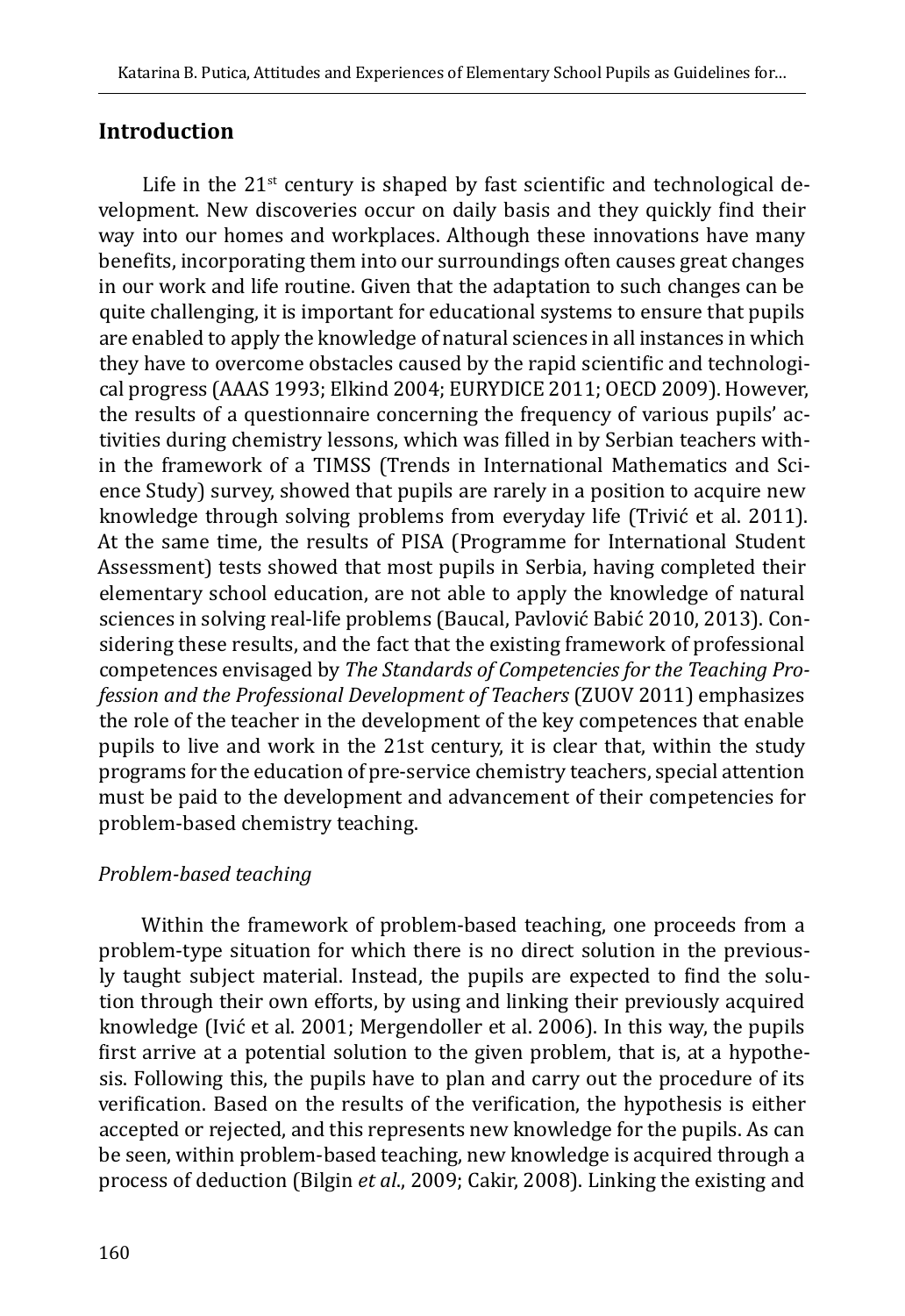the newly acquired knowledge is essential for the acquisition of new knowledge with understanding (Aidoo 2016; Iqbal et al. 2017). Furthermore, by adding new knowledge to the already existing knowledge base, a new, broader system of knowledge is formed, and it is only knowledge which is a part of such a system that can be responsibly implemented in practice, for the pupils are able to review the consequences of its implementation from various perspectives (Minner et al. 2010; Tarhan, Acar-Sesen 2013). Problem-based teaching promotes the pupils' motivation for learning science (Akinoglu, Tandogan 2007; Hacieminoglu 2015; Oh, Yager 2004), has a positive impact on the development of self-regulation of the learning process (Sungur, Tekkaya 2006; Tosun, Senocak 2013) and it also represents the most efficient vehicle for promoting pupils' creative thinking (Inel, Balim 2010; Linn et al. 2003).

# **Research methodology**

#### *The aim of research and research questions*

The aim of this research was to enable pre-service chemistry teachers to gain insight into elementary school pupils' attitudes and experiences concerning problem-based chemistry teaching and to check their preparedness to implement chemistry knowledge in solving problems that can be encountered in everyday life. In this way, pre-service chemistry teachers were given the opportunity to learn about the greatest challenges of problem-based teaching and the ways in which they could be overcome, which should help them to develop and improve their competencies for the implementation of this way of teaching. In accordance with this aim, the pre-service chemistry teachers sought answers to the following research questions:

- 1. Do seventh and eighth grade elementary school pupils have previous experiences with problem-based chemistry teaching and what are their attitudes towards it?
- 2. Are seventh and eighth grade elementary school pupils enabled to implement chemistry knowledge in order to solve problems that they can encounter in everyday life?

#### *Research sample and research organization*

In order to find the answers to the research questions, five students of the study program Chemical Education at the Faculty of Chemistry University of Belgrade conducted research in which 93 seventh grade pupils and 74 eightgrade pupils from three primary schools in Serbia took part. The research was approved by the government of each school and all pupils who participated in it were volunteers. The research, featuring both seventh and eighth grade pupils,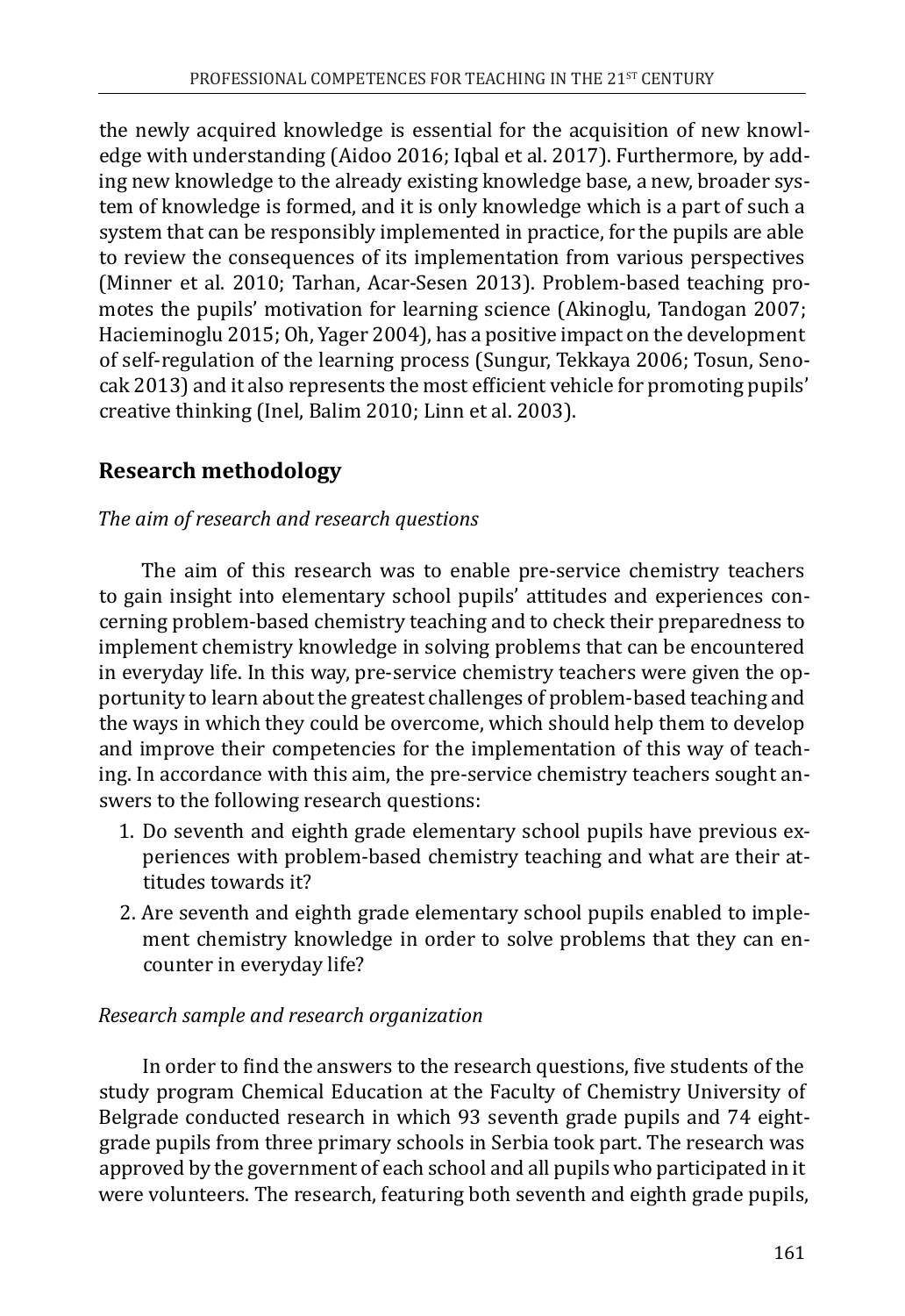was conducted within the course of a single school lesson, during which the pupils filled in a questionnaire and completed a test aimed at their age group.

#### *Research instruments*

The data in this research were gathered by means of a questionnaire and two tests, compiled by pre-service chemistry teachers. The questionnaire was identical for both the seventh and eighth grade pupils, whereas the tests were adjusted to the level of knowledge of the two age groups.

The questionnaire consisted of four questions that referred to the pupils' attitudes and experiences with problem-based chemistry teaching. Of these, three questions were closed, whilst one was an open-ended question.

Both tests consisted of two problem-based tasks. The tasks in the test for the seventh grade pupils referred to the teaching topic *Solutions*, whereas the tasks in the test for the eighth grade pupils referred to the teaching topic *Salts*. The pupils had dealt with both teaching topics immediately before the research. The tasks in both tests referred to problem-type situations that the pupils could encounter in real life (e. g. preparing the solution of a hand disinfectant of a given mass percent composition during the flu season). Within the framework of each task, the pupils were expected to answer several open-type or multiple-choice items.

The full contents of all the questions in the questionnaire and tasks in the two tests will be presented within the Research results section.

#### *Data analysis*

Within the analysis of data gathered through closed question in the questionnaire, the number and percentage of the seventh- and eighth-grade pupils who opted for each answer that was offered were established. In the case of open-ended question, all the answers given by the pupils were coded and closely related coded data were classified within more narrowly defined categories. Within the analysis of data gathered through both tests, for each item within the problem-based tasks, the number and percentage of the pupils who gave a correct and incorrect answer, as well as the number and percentage of the pupils who provided no answer were established.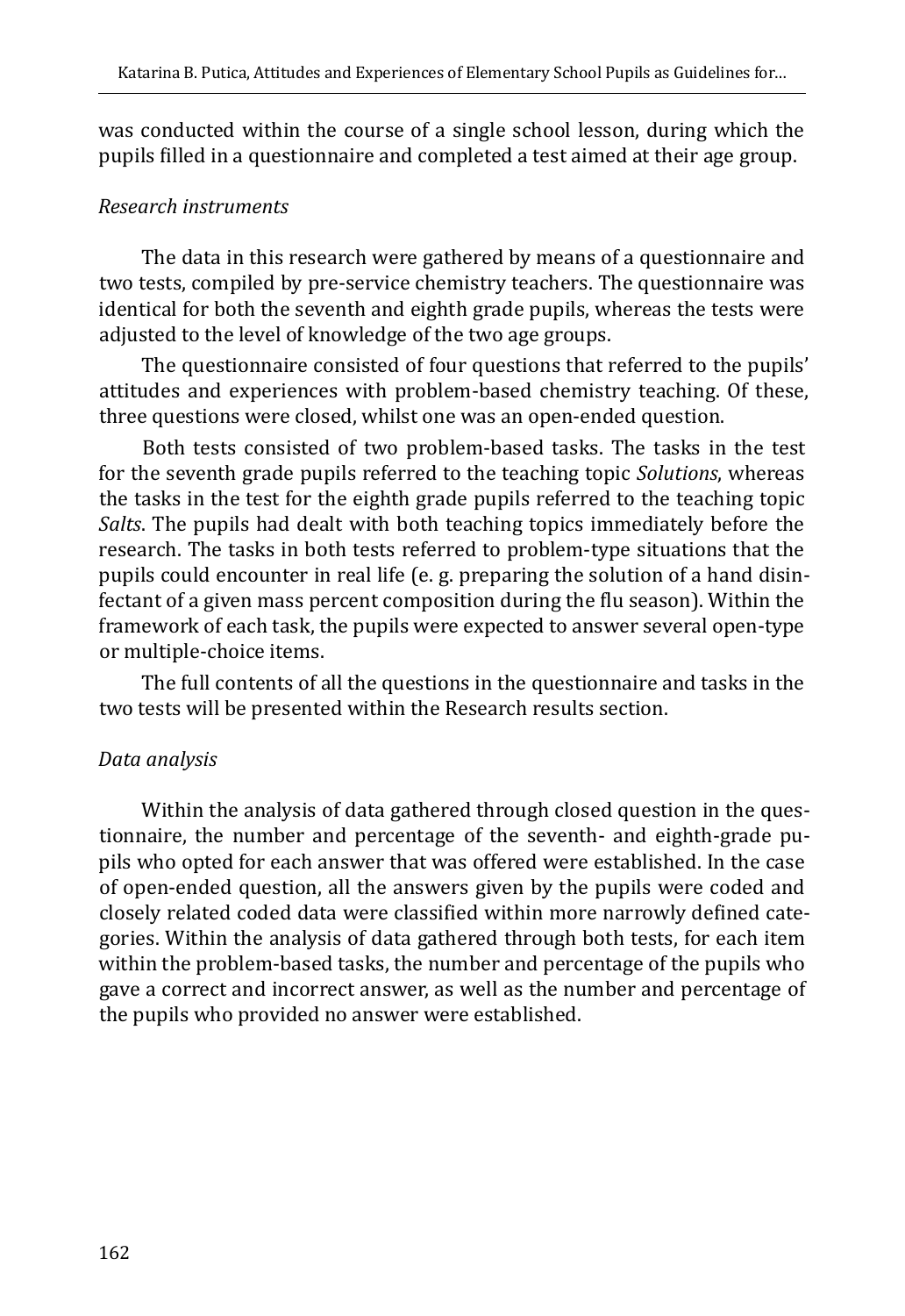# **Results and discussion**

*The results of the questionnaire*

Within the first question in the questionnaire the pupils were asked:

*Whether, in the course of learning chemistry so far, you had an opportunity to acquire new knowledge through solving problem-based tasks?*

The number (N) and percentage (%) of the pupils who chose each of the two proposed answers (Yes/No) are presented in Table 1.

*Table 1: Distribution of the pupils' answers to question 1*

|                 | Grade 7 |                         |       |       |    | Grade 8                     |       |          |  |
|-----------------|---------|-------------------------|-------|-------|----|-----------------------------|-------|----------|--|
| <b>Question</b> | N(Yes)  | $\vert\%$ (Yes) $\vert$ | N(No) |       |    | $\%$ (No)   N(Yes)   %(Yes) | N(No) | $%$ (No) |  |
|                 | 58      | 62.37                   | 35    | 37.63 | 48 | 64.86                       | 26    | 35.14    |  |

As can be seen in Table 1, more than 60% of the pupils in both grades have had an opportunity to acquire new knowledge through solving problem-based tasks.

The second question in the questionnaire was:

*Do you agree with the claim that learning within the framework of problem-based teaching is harder, but also more interesting than learning within the framework of classical teacher's lecturing?*

The number (N) and percentage (%) of the pupils who chose each of the three proposed answers (а-I completely agree; b-I partially agree; c-I disagree) are presented in Table 2.

*Table 2: Distribution of the pupils' answers to question 2*

|                 |    | Grade 7 |   |      |    |       | Grade 8 |                                                                                  |   |      |    |       |
|-----------------|----|---------|---|------|----|-------|---------|----------------------------------------------------------------------------------|---|------|----|-------|
| <b>Ouestion</b> |    |         |   |      |    |       |         | N(a)   %(a)   N(b)     %   N(c)   %(c)   N(a)   %(a)   N(b)   %(b)   N(c)   %(c) |   |      |    |       |
| 2               | 61 | 65.59   | 4 | 4.30 | 28 | 30.11 |         | 50   67.57                                                                       | 7 | 9.46 | 17 | 22.97 |

As can be seen in Table 2, more than 65% of the pupils in both grades completely agreed with the given claim.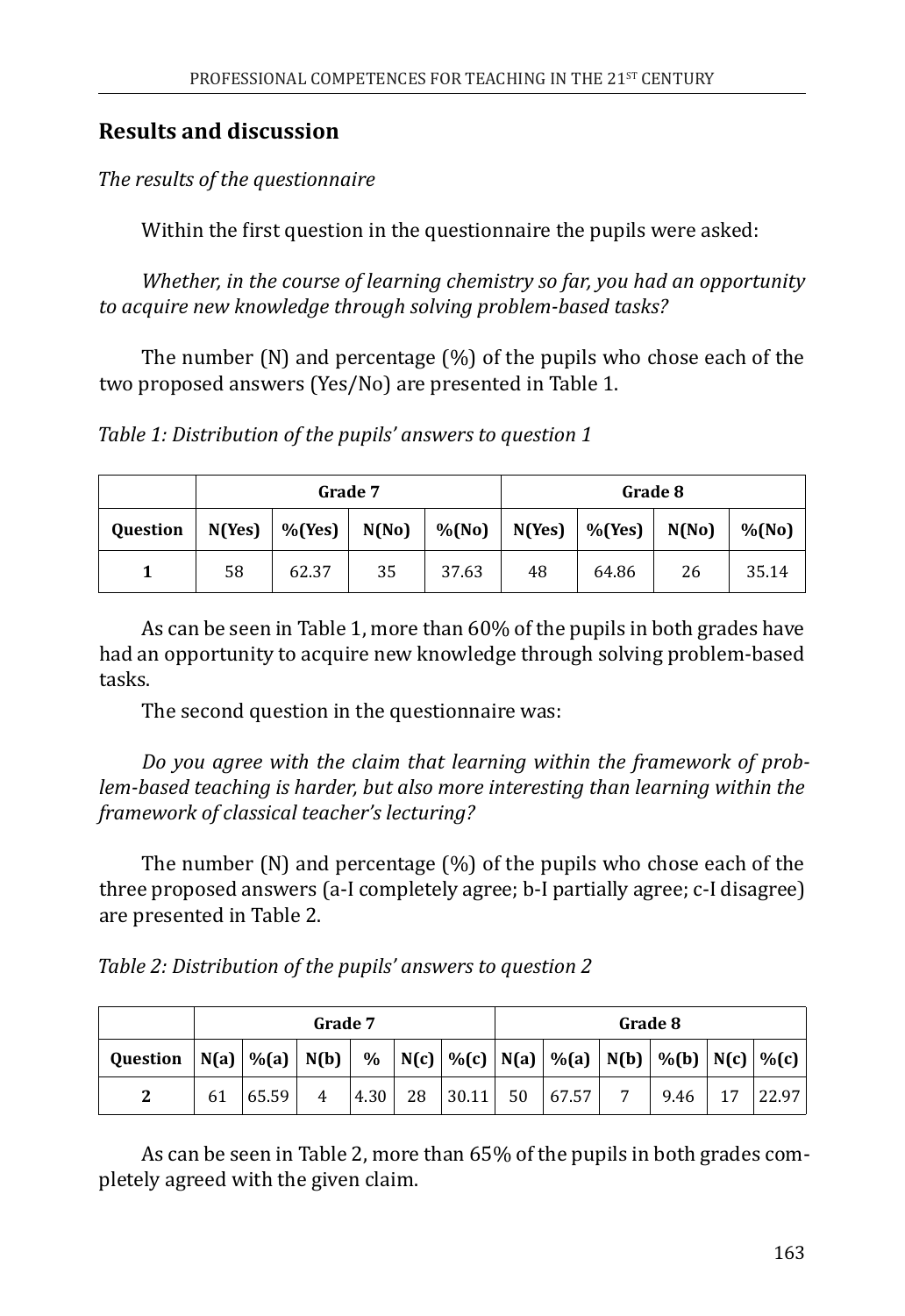Within the third question in the questionnaire, the pupils were asked to provide the following recommendation:

*Please recommend to your chemistry teacher at least one way in which he/ she could facilitate your learning, within the framework of problem-based teaching*.

The key recommendations provided by the pupils were as follows:

- − *problem-based tasks should be solved through group work;*
- − *the teacher should not give too many problem-based tasks at once, since the pupils find it easier to acquire new knowledge gradually;*
- − *the problem-based tasks should be interesting;*
- − *it is of key importance for the teacher to check and review with the pupils all the previously acquired knowledge required for solving the given problem-based task.*

Within the fourth question in the questionnaire the pupils were asked:

*Do you retain longer the knowledge acquired through classical teacher's lecturing, or knowledge acquired through solving problem-based tasks?*

The number (N) and percentage (%) of the pupils who chose each of the proposed answers (a - I longer retain knowledge acquired through classical teacher's lecturing; b ‒ I longer retain knowledge acquired through solving problem-based tasks) are presented in Table 3.

|  |  | Table 3: Distribution of the pupils' answers to question 4 |
|--|--|------------------------------------------------------------|
|--|--|------------------------------------------------------------|

|                 | Grade 7 |           |      |         | Grade 8 |           |      |                    |
|-----------------|---------|-----------|------|---------|---------|-----------|------|--------------------|
| <b>Ouestion</b> | N(a)    | $%$ $(a)$ | N(b) | $%$ (b) | N(a)    | $%$ $(a)$ | N(b) | $%$ <sub>(b)</sub> |
| 4               | 34      | 36.56     | 59   | 63.44   | 33      | 44.60     | 41   | 55.40              |

As can be seen in Table 3, more than 55% of pupils in both grades believe that they longer retain knowledge acquired through solving problem-based tasks.

#### *Discussion of the results of the questionnaire*

The results of the questionnaire show that both the seventh- and eighthgrade pupils who participated in this research had previous experience with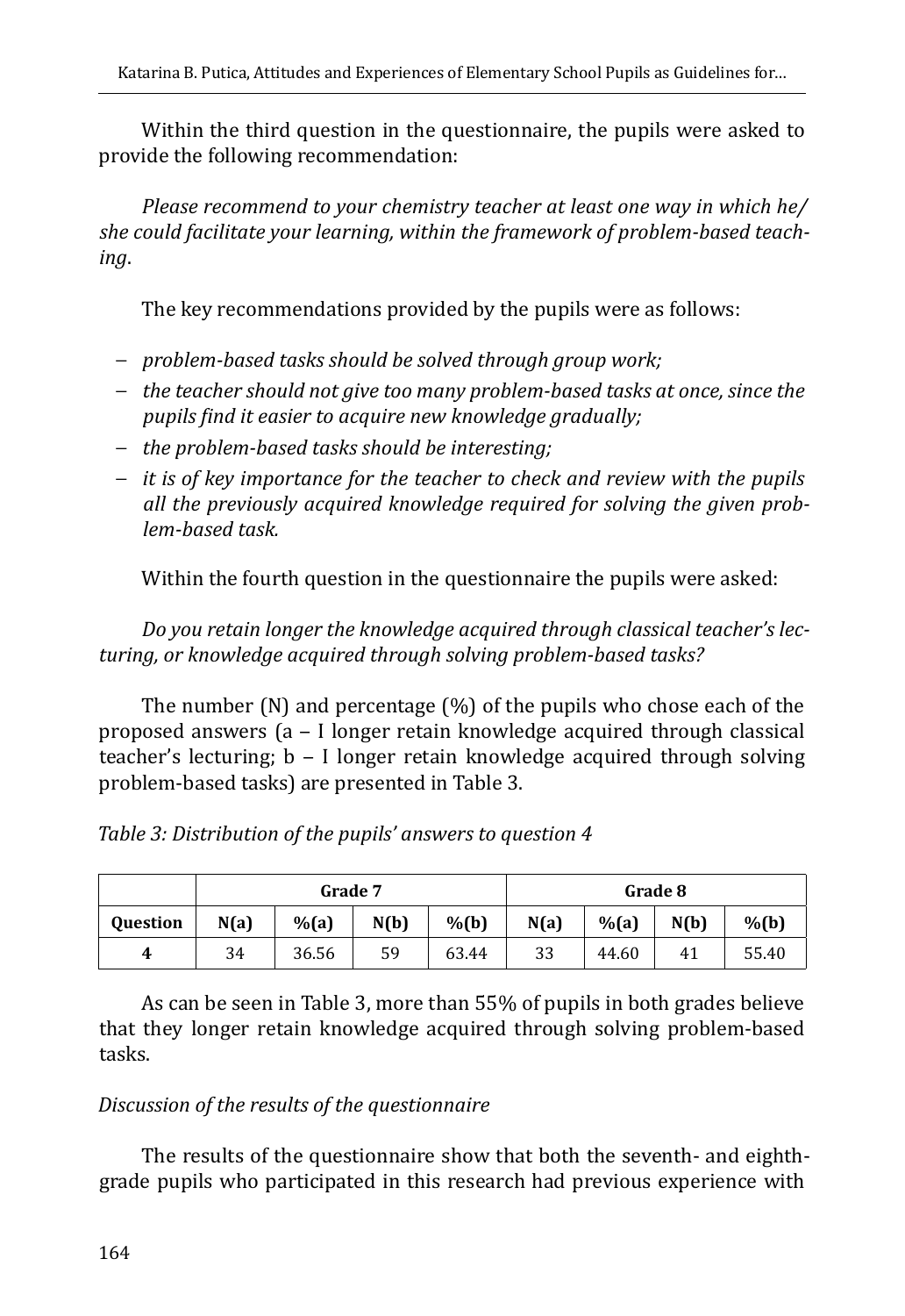problem-based chemistry teaching, and that they do not have negative attitude toward it. They find such an approach to be more interesting, knowledge acquired within it to be longer retained, and point out that learning could be further facilitated through group work and gradual introduction of problem-based tasks, the solving of which should be preceded with checking and revising of all the previously acquired knowledge that is necessary in order to find the required solutions.

*The test results of the seventh-grade pupils*

The concept of the first problem-based task that the seventh-grade pupils solved within the test was as follows:

Into a glass containing 100 cm<sup>3</sup> of water Marija, while constantly stirring, *gradually began to add white powdery substance X. Initially, no precipitate was formed, but as Marija continued adding substance X, at one point the precipitate began to form, and with the further addition of the substance, its quantity increased.* 

Based on this concept, the pupils were expected to answer items 1a), 1b) and 1c). Distribution of the pupils' answers to these items is presented in Table 4.

| Table 4: Distribution of the seventh grade pupils' answers to items 1a), 1b) and 1c) |  |
|--------------------------------------------------------------------------------------|--|
|--------------------------------------------------------------------------------------|--|

| Item           | N<br>(correct)<br>answer) | $\frac{0}{0}$<br>(correct<br>answer) | N<br>(wrong<br>answer) | $\frac{0}{0}$<br>(wrong<br>answer) | N<br>(did not<br>answer) | $\frac{0}{0}$<br>(did not<br>answer) |
|----------------|---------------------------|--------------------------------------|------------------------|------------------------------------|--------------------------|--------------------------------------|
| 1a             | 53                        | 56.99                                | 4                      | 4.30                               | 36                       | 38.71                                |
| 1 <sub>b</sub> | 40                        | 43.01                                | 18                     | 19.36                              | 35                       | 37.63                                |
| 1c             | 16                        | 17.20                                | 6                      | 6.46                               | 71                       | 76.34                                |

Within item 1a), the pupils were expected to provide the definitions of unsaturated, saturated and supersaturated solutions, which represent key previously acquired knowledge required for solving this task. As can be seen from Table 4, less than 60% of the pupils provided the correct definitions.

Within item 1b), the pupils were expected to determine what the solution above the precipitate of substance X was like, in terms of saturation. As can be seen from Table 4, less than 45% of the pupils correctly stated that the solution above the precipitate of substance Х was saturated.

Within item 1c) it was stated that, after a certain period of time following the appearance of the precipitate, Marija stopped adding substance Х. The pupils were required to suggest a method that would enable her to reduce the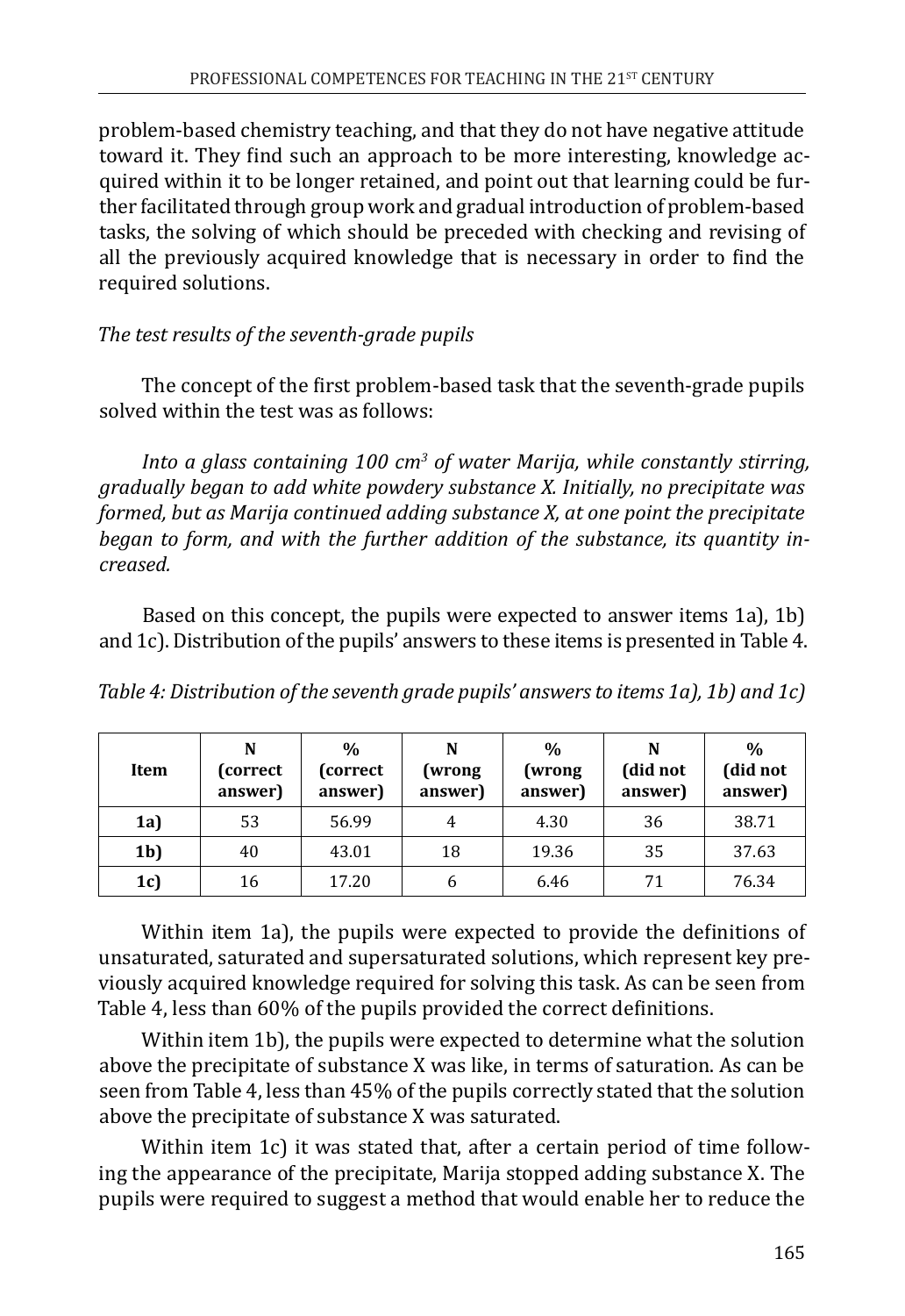amount of the precipitate in the glass, without physically removing any of it. As can be seen from Table 4, more than 75% of the pupils did not attempt to answer this item, whereas less than 20% of them managed to answer it correctly, suggesting that the content of the glass should be heated. Given that this is a situation that they can often encounter in everyday life, it is worrying that such a small percentage of the pupils managed to answer this item correctly.

The concept of the second problem-based task that the seventh-grade pupils solved within the test was as follows:

*During a flu epidemic, Andrija bought a hand disinfectant in a pharmacy. Handing him the disinfectant, the pharmacist explained: "You have here 100 grams of a 5% disinfectant solution. To disinfect your hands, use a 2% solution, which you are to prepare using the 5% solution you bought.* 

Based on this concept, the pupils were expected to answer items 2a), 2b) and 2c). The distribution of the pupils' answers to these items is presented in Table 5.

| Item           | N<br>(correct)<br>answer) | $\frac{0}{0}$<br>(correct<br>answer) | N<br>(wrong<br>answer) | $\%$<br>(wrong<br>answer) | N<br>(did not<br>answer) | $\%$<br>(did not<br>answer) |
|----------------|---------------------------|--------------------------------------|------------------------|---------------------------|--------------------------|-----------------------------|
| 2a             | 37                        | 39.79                                | 2                      | 2.15                      | 54                       | 58.06                       |
| 2 <sub>b</sub> | 21                        | 22.58                                | 2                      | 2.15                      | 70                       | 75.27                       |
| 2c             | 8                         | 8.60                                 |                        | 1.07                      | 84                       | 90.33                       |

Within item 2a), the pupils were expected to provide a definition of the mass percent composition of a solution, which is the key previously acquired knowledge required for solving this task. As can be seen from Table 5, only 40% of the pupils successfully provided the required definition.

Within item 2b), the pupils were expected to answer what should be done in order to turn a 5% solution of a substance into a 2% solution, that is, whether a certain amount of water should be added to, or removed from it. As can be seen in Table 5, only 25% of the pupils attempted to answer this item, and those who did were relatively successful at it.

Within item 2c), the pupils were expected to recommend to Andrija the exact procedure for the preparation of the 2% solution of the hand disinfectant, starting from its 5% solution. As can be seen in Table 5, less than 10% of the pupils managed to give a correct answer to this item. Such a result in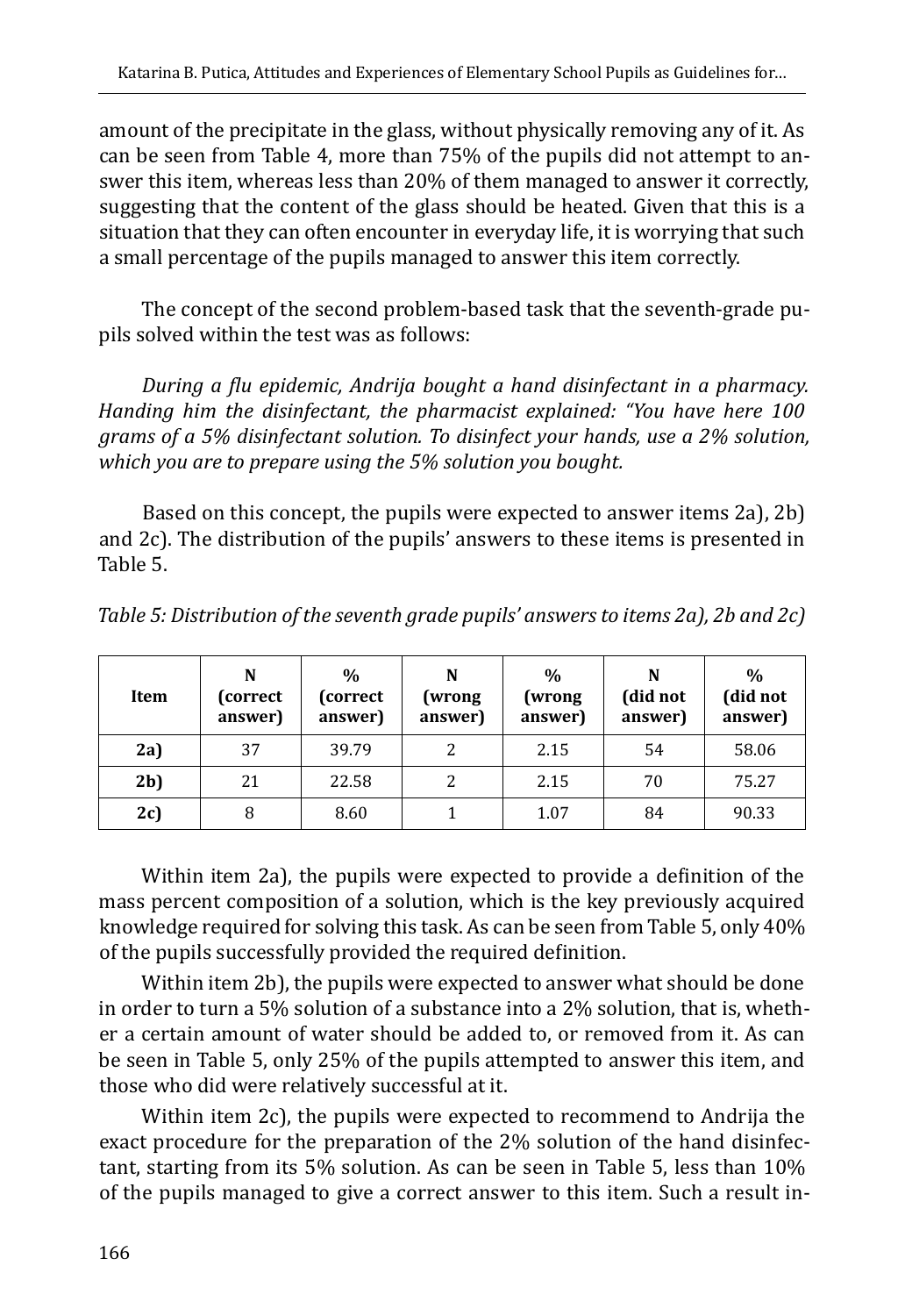dicates that most of the pupils are still not enabled to prepare a solution of a given mass percent composition, which is a cause for concern, considering that this is a requirement which they may encounter relatively frequently in everyday life.

#### *The test results of the eighth-grade pupils*

The concept of the first problem-based task that the eighth-grade pupils solved within the test was as follows:

In a glass in front of you there is transparent lime water (a water solution of *calcium hydroxide). When, using a plastic tube, you blow the air that you exhale into lime water, a white precipitate starts to form in the glass.* 

Based on this concept, the pupils were expected to answer items 1a), 1b) and 1c). Distribution of the pupils' answers to these items is shown in Table 6.

| Table 6: Distribution of the eight grade pupils' answers to items 1a), 1b) and 1c) |  |  |  |  |
|------------------------------------------------------------------------------------|--|--|--|--|
|                                                                                    |  |  |  |  |

| Item           | N<br>(correct)<br>answer) | $\frac{0}{0}$<br>(correct<br>answer) | N<br>(wrong)<br>answer) | $\frac{0}{0}$<br>(wrong<br>answer) | N<br>(did not<br>answer) | $\frac{0}{0}$<br>(did not<br>answer) |
|----------------|---------------------------|--------------------------------------|-------------------------|------------------------------------|--------------------------|--------------------------------------|
| 1a             | 58                        | 78.38                                |                         | 0.00                               | 16                       | 21.62                                |
| 1 <sub>b</sub> | 56                        | 75.68                                | 2                       | 2.70                               | 16                       | 21.62                                |
| 1c             | 44                        | 59.46                                |                         | 0.00                               | 30                       | 40.54                                |

Within item 1а), the pupils were expected to answer which substance present in exhaled air, reacted with calcium hydroxide. As can be seen in Table 6, almost 80% of the pupils stated correctly that it was carbon dioxide.

Within item 1b), the pupils were expected to state which substance formed the white precipitate. As can be seen from Table 6, the percentage of the pupils who gave the correct answer to this item is similar to the percentage of the pupils who gave the correct answer to the preceding item, which indicates that more than 75% of the eighth-grade pupils correctly understood the reaction of calcium carbonate synthesis.

Within item 1c), in view of the fact that the substance that formed white precipitate also forms layers of lime scale on kitchen dishes, the pupils were expected to conclude whether water is an efficient means of lime scale removal. As can be seen in Table 6, almost 60% of the eighth-grade pupils correctly stated that water cannot be used to remove lime scale.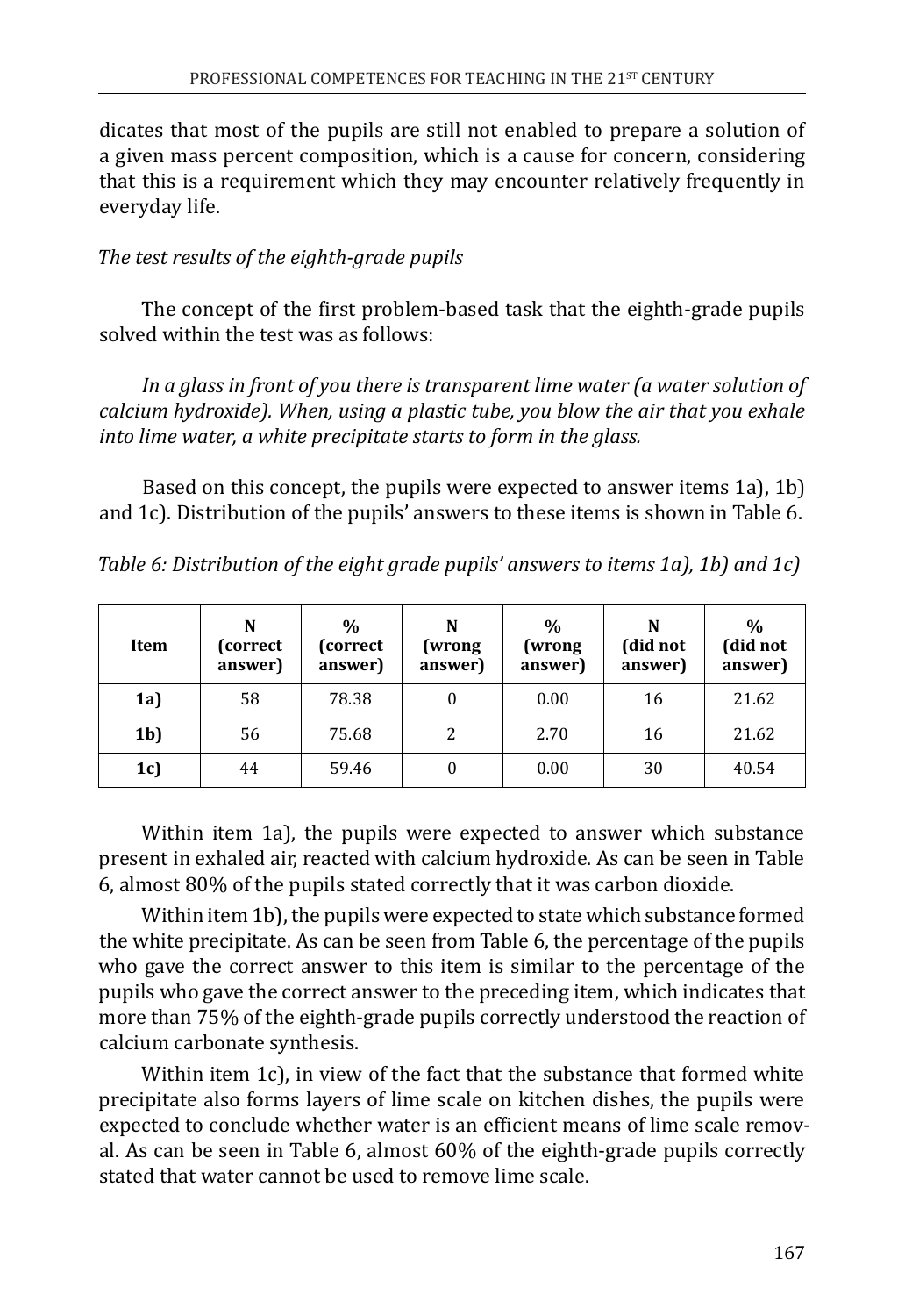The concept of the second problem-based task that the eight-grade pupils solved within the test was as follows:

*One drop of a water solution of substance A is transferred onto a piece of blue litmus paper. A red circle appears on the blue litmus paper. Following this, a drop of a water solution of substance B is transferred onto the red circle. The circle turns blue.* 

The pupils were then presented with two rows of substances, the ones in Row 1 representing the potential substance А, whereas those in Row 2 represented the potential substance B.

Row 1:  $K_2SO_4$ , KOH, H<sub>2</sub>O, H<sub>2</sub>SO<sub>4</sub>

Row 2: MgCl $_{2}$ , Mg(OH) $_{2}$ , H $_{2}$ O, HCl

Based on this concept, the pupils were expected to answer three items. The distribution of the pupils' answers to items 2a) and 2b) is shown in Table 7.

*Table 7: Distribution of the eight grade pupils' answers to items 2a) and 2b)*

| Item           | N<br>(correct)<br>answer) | $\frac{0}{0}$<br>(correct)<br>answer) | N<br>(wrong<br>answer) | $\frac{0}{0}$<br>(wrong<br>answer) | N<br>(did not<br>answer) | $\frac{0}{0}$<br>(did not<br>answer) |
|----------------|---------------------------|---------------------------------------|------------------------|------------------------------------|--------------------------|--------------------------------------|
| 2a             | 57                        | 77.03                                 |                        | 0.00                               | 17                       | 22.97                                |
| 2 <sub>b</sub> | 52                        | 70.27                                 |                        | 9.46                               | 15                       | 20.27                                |

Within item 2a), the pupils were expected to state under which conditions red litmus paper changes colour to blue. As can be seen from Table 7, around 77% of the pupils correctly stated that red litmus paper changes colour to blue under alkaline conditions.

Within item 2b), the pupils were expected to state whether, in the presence of a water solution of MgCl<sub>2</sub>, the litmus paper could change colour. As can be seen in Table 7, around 70% of the pupils correctly stated that, in the presence of this substance, no change in the colour of litmus paper would occur.

Finally, the distribution of the pupils' answers to item 2c), requiring of them to state which substances from Rows 1 and 2 represent substance А and substance B respectively, is shown in Tables 8 and 9. In the case of substance A the correct answer was  $H_2SO_q$ , whereas in the case of substance B the correct answer was Mg(OH)<sub>2</sub>.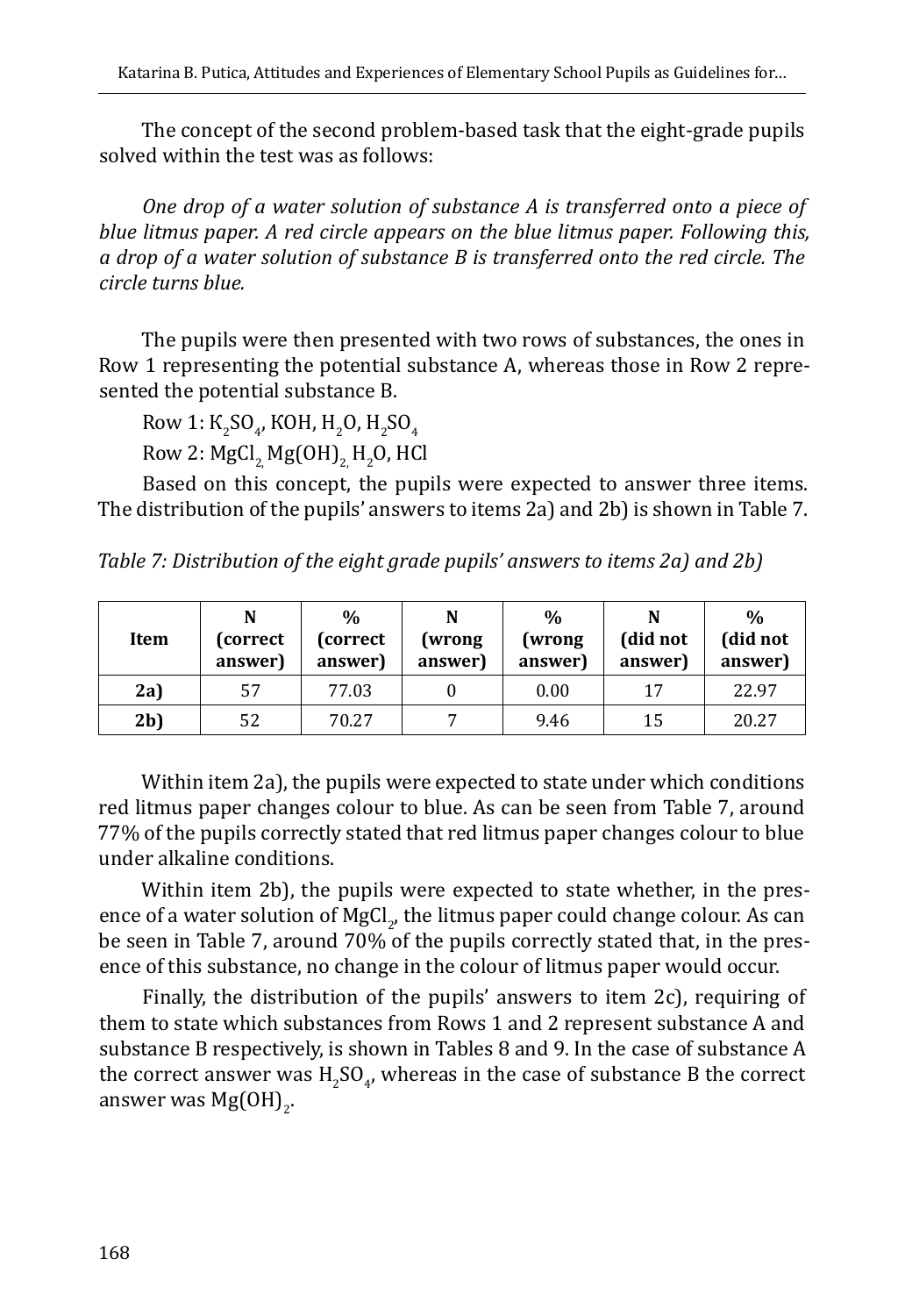*Table 8: Distribution of the eight grade pupils' answers concerning the choice of substance A*

|  |      |      |      | $\mid$ N(K_SO_) $\mid$ %(K_SO_) $\mid$ N(KOH) $\mid$ %(KOH) $\mid$ N(H_O) $\mid$ %(H_O) $\mid$ N(H_SO_) $\mid$ %(H_SO_) $\mid$ |
|--|------|------|------|--------------------------------------------------------------------------------------------------------------------------------|
|  | 4.06 | 0.00 | 0.00 | 95.94                                                                                                                          |

*Table 9: Distribution of the eight grade pupils' answers concerning the choice of substance B*

|  |      | $\mid$ N(MgCl,) $\mid$ %(MgCl,) $\mid$ N(Mg(OH),) $\mid$ %(Mg(OH),) $\mid$ N(H,O) $\mid$ %(H,O) $\mid$ N(HCl) $\mid$ %(HCl) $\mid$ |      |  |
|--|------|------------------------------------------------------------------------------------------------------------------------------------|------|--|
|  | 0.00 | 97.30                                                                                                                              | 0.00 |  |

As can be seen from Tables 8 and 9, the overwhelming majority of the pupils correctly chose substances А and B. The high percentage of correct answers given by the eighth-grade pupils to all the items within the second task indicates that they have been adequately enabled to assess the acidity/alkalinity of substances that they encounter, which is of great importance for them in everyday life.

#### *Discussion of the test results*

The test results show that the eighth-grade pupils are better equipped to apply chemistry knowledge in various problem-type situations that they may encounter in everyday life, compared to the seventh-grade pupils. One of the reasons for this lies in the fact that the eighth-grade pupils have better mastered the knowledge required for solving the given tasks. Namely, although the pupils in both grades solved tasks related to teaching topics that they had dealt with immediately prior to doing the tests, the eighth-grade pupils, through dealing with previously taught teaching topics, both in the eighth and seventh grade, had already acquired certain knowledge about salts (e. g., they learned about acids and bases, the formation of the ionic bond and certain characteristics of ionic compounds). Consequently, it was easier for them to add the new knowledge about salts, such as reactions, solubility and acidity/alkalinity, to this already existing base of knowledge. On the other hand, the seventh-grade pupils, who had just begun learning chemistry, did not possess any significant previously acquired knowledge related to the teaching topic *Solutions*. This particularly refers to the teaching unit *The mass percent composition of solutions*, where in order to master the definition of this term, the mathematics knowledge (percentage calculus and proportions) which was new to the students, was also required. That is why it is, perhaps, not unexpected that less than 10% of the seventh-grade pupils were able to devise a procedure for preparing a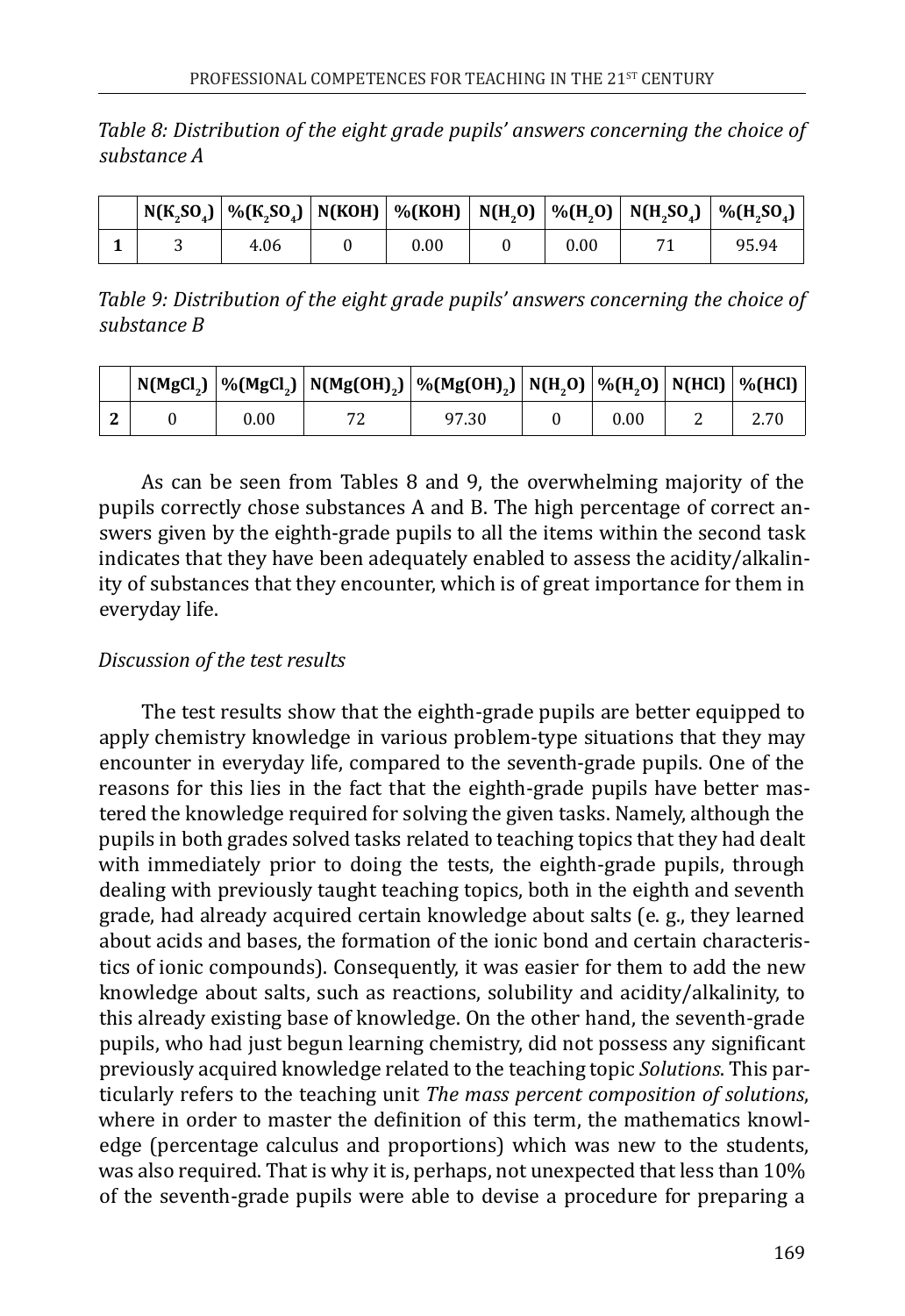solution of a particular mass percent composition. The better results of the eighth-grade pupils can probably, also, be linked to their greater experience with solving problem-based tasks in chemistry, as well as other subjects, which certainly facilitated devising the procedure for finding the correct solutions.

# **Conclusion**

The results of this research indicate that:

- The seventh and eighth-grade elementary school pupils had previous experiences with problem-based chemistry teaching and they do not hold a negative attitude toward it;
- The seventh and eighth-grade elementary school pupils find learning through solving problem-based tasks to be harder, but also more interesting in comparison to learning through classical teacher's lecturing;
- The seventh and eighth-grade elementary school pupils find that knowledge acquired through problem-based teaching is retained longer, in comparison to knowledge acquired through classical teacher' s lecturing;
- The seventh and eighth-grade elementary school pupils believe that in order to facilitate the acquisition of new knowledge through solving problem-based tasks the new knowledge should be acquired gradually, preferably through group work, and before commencing the solving of a given problem-based task, all the previously acquired knowledge that will be required to find the solution should be checked and revised.
- The eighth grade pupils are better equipped for the implementation of chemistry knowledge in solving problems from everyday life, in comparison to the seventh grade pupils, which can be attributed to the broader scope of previously acquired chemistry knowledge, more time to consolidate and verify that knowledge, and greater experience with solving problem-based tasks.

The results of this research represent significant guidelines for the development and advancement of the competences of pre-service chemistry teachers, when it comes to problem-based teaching. In view of the fact that they gained insight into the greatest challenges of problem-based teaching, and pupils' recommendations on how to overcome them, the pre-service chemistry teachers will be able to implement problem-based teaching in the most effective way, and thus successfully prepare their pupils for the scientific and technological challenges of life in the 21st century.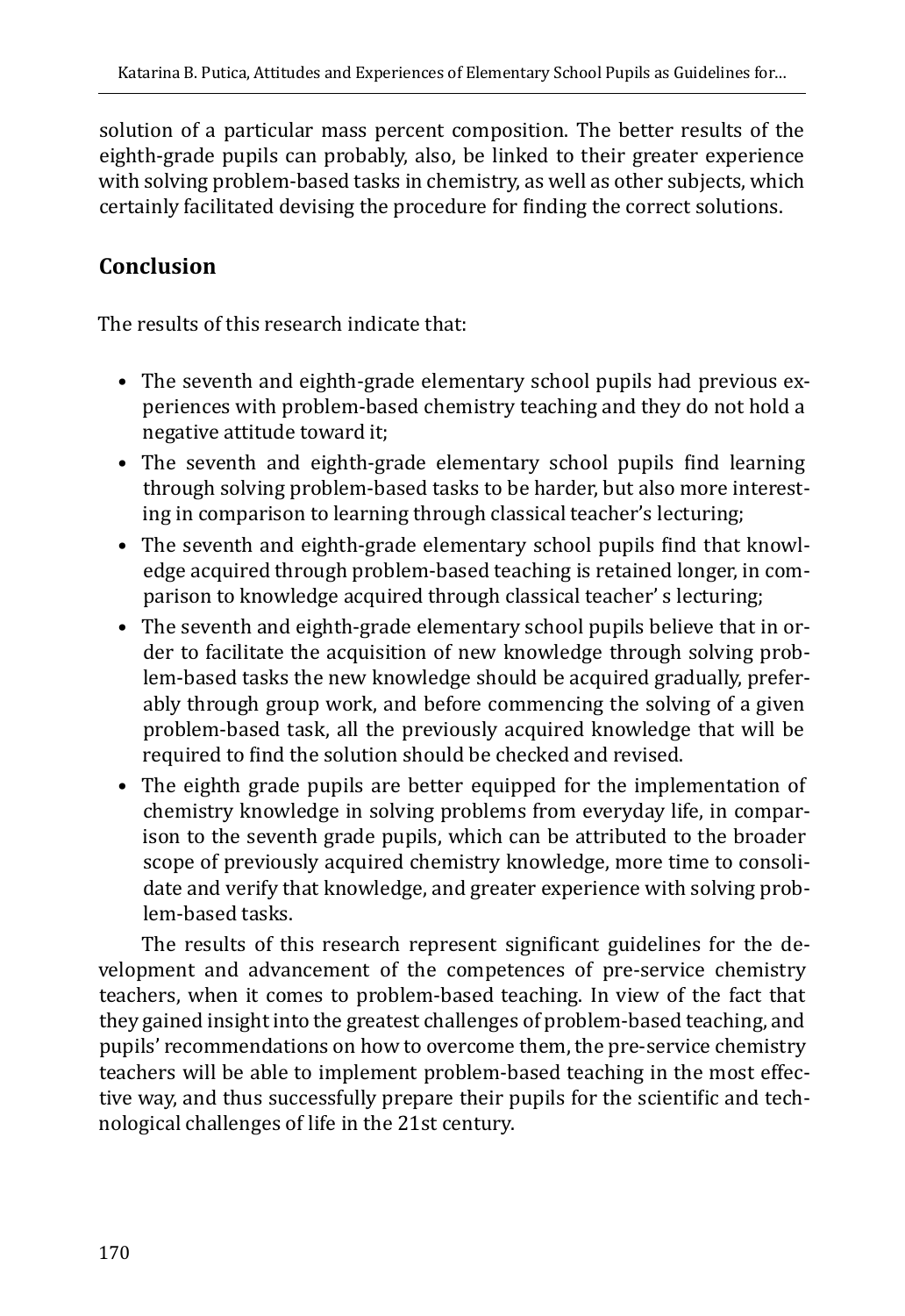#### **References**

Aidoo, B., Boateng, S. K., Kissi, P. S. & Ofori, I. (2016). Effects of Problem-Based Learning on Students' Achievement in Chemistry. *Journal of Education and Practice*, *7*(33), 103‒108.

Akinoglu, O. & Tandogan R. O. (2007). The Effects of Problem-Based Active Learning in Science Education on Students Academic Achievement, Attitude and Concept Learning. *Eurasia Journal of Mathematics, Science & Technology Education*, 3(1), 71–81. <https://doi.org/10.12973/ejmste/75375>

American Association for the Advancement of Science (AAAS) (1993). *Benchmarks for science literacy*. New York: Longman.

Baucal, A. & Pavlović Babić, D. (2010). *Nauči me da mislim, nauči me da učim: PISA 2009 u Srbiji.* Beograd: Institut za psihologiju.

Baucal, A. & Pavlović Babić, D. (2013). *Podrži me, inspiriši me: PISA 2012 u Srbiji: prvi rezultati*. Beograd: Institut za psihologiju Filozofskog fakulteta u Beogradu, Centar za primenjenu psihologiju.

Bilgin, I., Senocak, E. & Sozbilir, M. (2009). The Effects of Problem-Based Learning Instruction on University Students' Performance of Conceptual and Quantitative Problems in Gas Concepts. *Eurasia Journal of Mathematics, Science & Technology Education*, 5(2), 153‒164. <https://doi.org/10.12973/ejmste/75267>

Cakir, M. (2008). Constructivist approaches to learning in science and their implication for science pedagogy: A literature review. *International Journal of Environmental and Science Education*, 3(4), 193‒206.

Elkind, D. (2004). The Problem with Constructivism. *The Educational Forum*, 68(4), 306‒312. <https://doi.org/10.1080/00131720408984646>

EURYDICE (2011). *Science education in Europe: National policies, practices and research.* Brussels: EURYDICE.

Hacieminoglu, E. (2015). Elementary School Students' Attitude toward Science and Related Variables. *International Journal of Environmental & Science Education*, 11(2), 35‒52. DOI: 10.12973/ijese.2016.288a

Ivić, I., Pešikan, A. & Antić, S. (2001). *Aktivno učenje*. Beograd: Institut za psihologiju.

Inel, D. & Balim, A. G. (2010). The effects of using problem-based learning in science and technology teaching upon students' academic achievement and levels of structuring concepts. *Asia-Pacific Forum on Science Learning and Teaching*, 11(2), 1‒23.

Iqbal, S., Khalid, M. I. & Khalid, S. (2017). Effectiveness of Problem-Based Learning Approach on Students Achievement in Subject of Science at Elementary Level. *Journal*  of Elementary Education, 27(1), 95-105.

Linn, M. C., Clark, D. & Slotta, J. D. (2003). WISE design for knowledge integration. *Science Education*, 87(4), 517–538.<https://doi.org/10.1002/sce.10086>